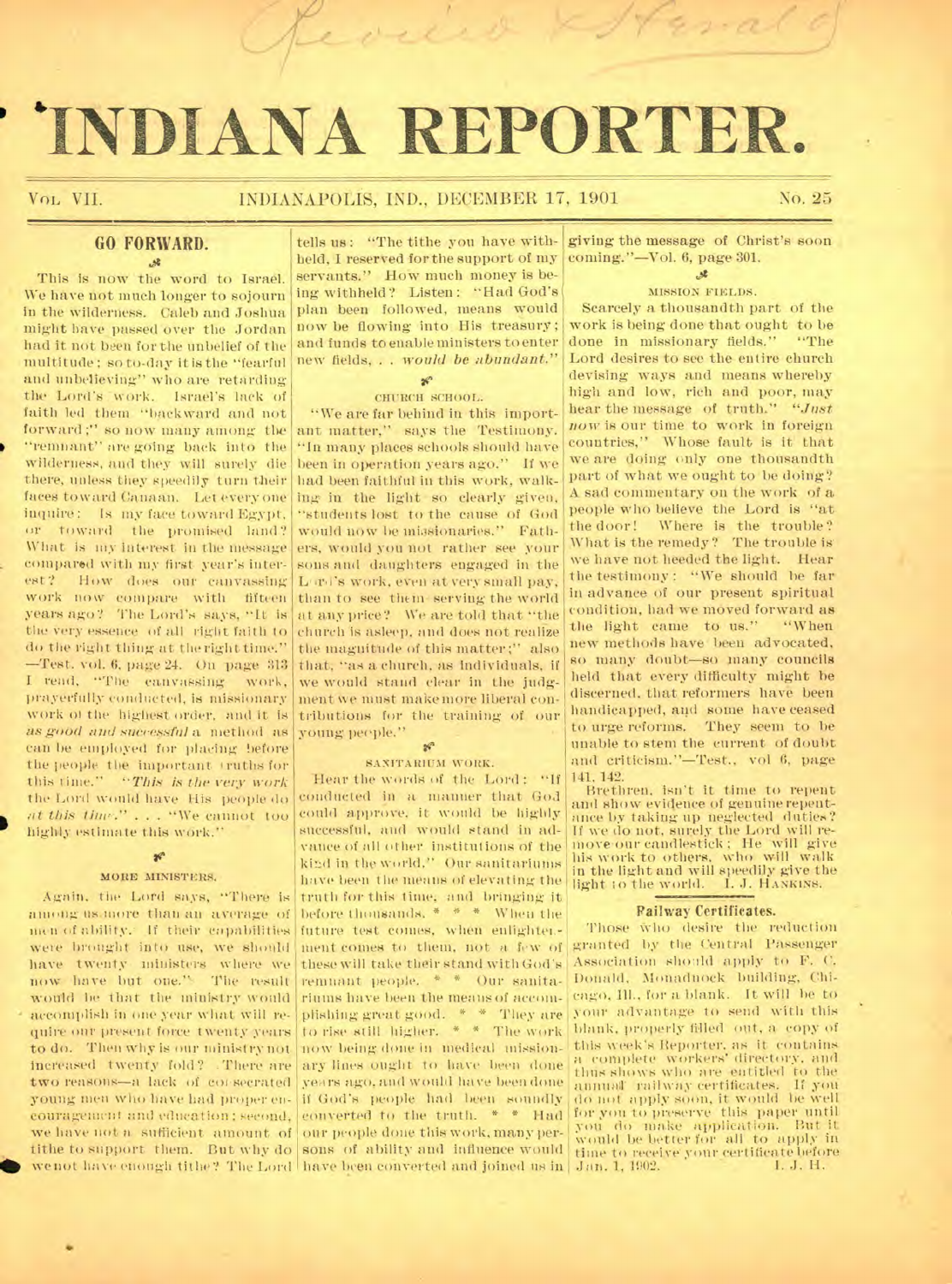### **THE INDIANA REPORTER.**

### PUBLISHED BY THE **INDIANA CONFERENCE ASSOCIATION Of Seventh-day Adventists.**

**13 11 CENTRAL AVENUE** 

**SUBSCRIPTION, Per Year • -** 25 **CENTS.**  If you are not a subscriber for the Reporter, send 25 cents for a year's subscription to 1311 Central ave., Indianapolis, Ind.

Those receiving extra copies of this paper will confer a favor upon the publishers by distributing them among their Adventist neighbors. Church elders are expected to distribute them at their next church meeting.

Entered as second-class mail matter.

## **WEEK OF PRAYER.**

ings to be obtained during this per-<br>iod shows a lack of appreciation of Every one who will seriously consider the work yet to be done, the short time for its accomplishment, and the character of the people who are to do the work, will hail "week of prayer" as a little period of preparation for the final conflict between sin and righteousness. The man who allows pleasure or unnecessary business to deprive hint of the bless-

inquire: "Lord, what wilt thou have that these weekly contributions me to do?" "Not how little, but how much, may 1 do?" Who can three cents, five cents, or one cent a<br>say of the past year, "I have done week. Promise only what you are say of the past year, "I have done<br>my best for the cause of God?" With shame we all have to confess renty month, Encourage the child-<br>that selfishness has marred our work earn the money, that selfishness has marred our work earn the money.<br>and hindered our spiritual growth. What church will be first to report. and hindered our spiritual growth. Will the year, 1902, bear the same record to heaven? God forbid. We must arouse for present inactivity, and be diligent that we may be found of him in peace, without spot, and blameless. as far as possible, and we hope to see a full attendance at every meeting. Come brethren, and let us spend the week in studying the Word and planning for the work. "Go forward," is the command. There shall be delay no longer. Let every one

If every one will do his best in 1902, a grand work will be accomplished. Why should anyone do less than his best? Men do their best in their Lord's work? The Lord says, "The formality to possess our own hearts,<br>churches are withering up because and we go on destitute of the power. churches are withering up because they have failed to use their talents It need not be so, it should not be o. in diffusing light." . . . "The mem- but it is liable to be so. We have hers of the church have not done a come up to a time when the words hundredth part of that witch God of the Apostle Paul should be heeded requires of them." This is true of continually, everywhere, and all the  $\frac{1}{188}$ . "So filled with the Spirit."

believers in Indiana had done what they could, we would have no debt. A SUGGESTION.

If every Seventh-day Adventist iu the State would pay weekly from ten to twenty-five cents, besides what he is now owing the cause, we would have on hand at the end of 1902, \$10,000. This would cancel our debt and leave us \$4,000 or \$5,000 for other work. I believe all could do this'if they would; at any rate we could average ten cents a week. Brethren, I am anxious to do my part in this work, and to give you an opportunity to do yours; so I am going to suggest a plan. To the elders of the churches we will send blanks with a printed promise as a heading, on which we request every one to place his name and the amount he will give to reduce the debt and forward the cause of truth in this conference. Let the elders and church officers see that these lists are made up and returned to me before Jan. 1st, if possible, and we will publish in the Reporter the total amount contributed weekly by<br>our time and work. <br>Ministerial help will be provided each church. The elder and treasureach church. The elder and treasurer should each keep a copy of their own church pledges and collect the money and send it to the office at the end of each month, promptly.

Remember that this is separate and distinct from the tithe, Sabbath school donations, church expenses, missionary offerings, and all other contributions; and also remember one promise something, if it is only my best for the cause of God?" going to give, and pay promptly<br>With shame we all have to confess every month. Encourage the child-

> Report, and we will report it in the<br>Reporter. We wait to hear. We wait to hear.

I. J. HANKINS.

### **FORMALITY, OR POWER**

away." Now it is possible for this formality to possess our own hearts. gifts and offerings, also: If all the time: "Examine yourselves wheth-The Scriptures teach us that in the last days there shall be men who have the form of godliness, but lack the power—the power of God. The instruction is, "From such turn

er ye be in the faith." If we are in  $\triangle$ the faith, we shall possess the power —the power of God unto salvation.

Simply the form of godliness will save no man, and there is no blessing in it, but there is blessing and salvation in the power of the Spirit of God. "Be ye filled with the Spirit" is the injunction of our Savior. "He that abideth in me, and I in him, the same bringeth forth much fruit." We are now face to face with another time, a blessed occasion, the week of prayer. We are in a solemn, responsible time, and readings have been prepared for the occasion, and the Lord has rich blessings for His people. God forbid that this shall be a formal occasion, but may all come up to this time desiring a new experience iu the things of God, and a closer walk with Him The times demand it, we as a people need it and God is desirous of making this a blessed time for every one of us. So let it be brethren and sisters.

AN OFFERIMI, OR A COLLECTION?

There is a vast difference between an offering and a collection. A collection is usually the gathering together of fragments, odds and ends, but an offering is a voluntary gift as an appreciation of a blessing, and a willingness to sacrifice for the needy. This principle is well illustrated by a little Southern boy and his little dog. A gentleman gave a piece of steak to his little hoy, and the boy's heart prompted hint to give it, to his Mingo' little dog. As lie turned to do this, his father said, "No. Tom, that is for your breakfast." The little boy reluctantly ate it, and at the close of the meal, the father<br>said, "Now Tom, gather up the<br>scraps for Fido.." The boy obeyed,<br>crying, "Fido, I wanted to makeyou an offering, but now I can only give you a collection." The little boy was willing to give the first and best before his own wants were supplied.

In view of the present and increasing demands for means in the mission fields, shall we makean offering, or supply ourselves first. through and after the holidays, and then give a collection (of scraps) for the Lord's great work ? The call of the hour is consecration of talent and means to<br>the Lord's work. Let us hope and the Lord's work. Let us hope and pray for a hundred thousand dollar offering at this time, and a cor-responding blessing. We shall not have many more years in which to give money to spread the gospel, so let us all give liberally while we have the opportunity and privilege, and receive the blessing the Lord has for us. "So filled with the Spirit." W. H. Thuerson.

**4**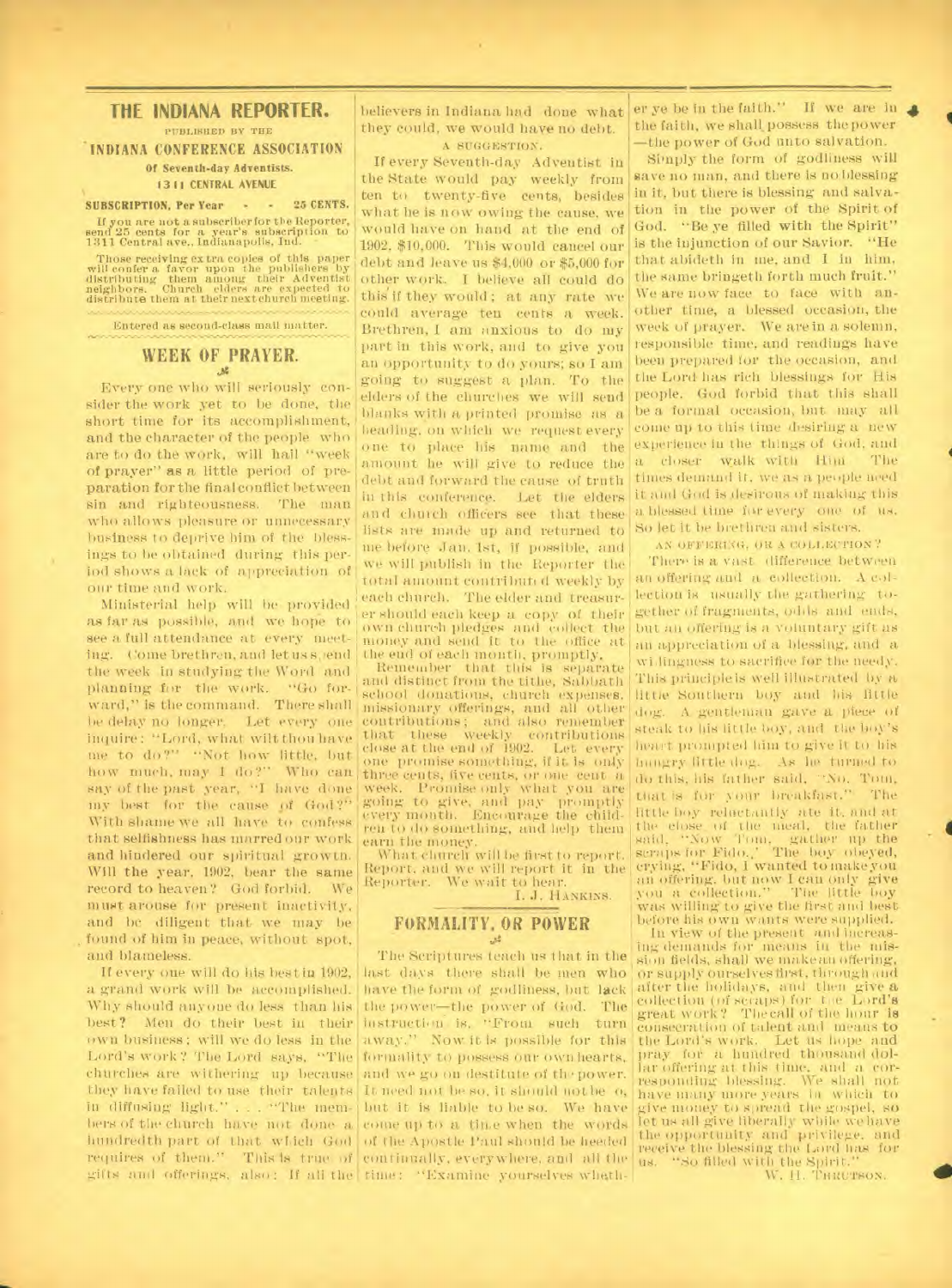### **INDIANA CONFERENCE DIRECTORY.**   $\mathcal{A}$

The following is a complete list of the recognized laborers of the Indiana Conference of Seventh-day Adventists for the year 1902.

ORDAINED MINISTERS.

Ira J. Hankins, 1311 Central ave., Indianapolis, Ind.; P. S. Stanley, 618 East 7th st., Muncie, Ind.; S. G. Huntington, Greenfield, Ind.; A. L. Miller. 1311 Central ave., Indianapolis, Ind.; F. L. Moody, Boggstown, Ind.; A. W. Bartlett, 3014 Kenwood ave., Indianapolis, Ind.; S. S. Davis, Elnora, Ind.; R. S. Donnell, Elnora, Ind.; J. M. Ellis, Idaville, Ind.; W. A. Ebert. Dundee, Ind.; R. M. Harrison, Brazil, Ind.; F. M. Roberts, Jonesboro, Ind.; J. Shrock, Hagerstown, Ind.; W. A. Young. Galt. Ontario,; Luzern Thompson, Zionville, Ind., R. R. No. 1.; O S, Hadley, 118 West Franklin st., Elkhart, Ind.; Wm. Hill, Rochester, Ind.

LICENSED MINISTERS.

U. S. Anderson, 803 W. Main st., Elwood, Ind.; I. G. Bigelow, 70811th st., New Albany, Ind.; A. L. Chew, Glenwood, Ind.; J. E. Collins, Windfall, lnd.; J. E. Dunn, 708 11th st., New Albany, Ind.; L. F. Elliott, 152 Hendricks ave., Michigan City, In La R. H. Sparks, W. 16th st. Connersville, Ind.; E. C. Swartz, North Liberty, Ind.; I. S. Lloyd, 2110 Cushing st., Indianapolis, Ind.; Ernest Vince, 1908 Park ave., Indianapolis, Ind.; J. F. Cummings, Dalevile, Ind.

LICENSICD BIBLE WORKERS;

J. Theresa Thompson, 400 W. 57th st., New York City, N. Y.; Mary Huntzinger, Greenfield, Ind.; Ida V. Hadley. 118 W. Franklin st., Elkhart, lad.; Emma Spar4cs, W. 16th st., Connersville, Ind.; Mrs. C. Booz, Muncie, Ind.; J. H. Niehaus, Greenfield, Ind.; Mrs.J. H Niehaus, Greenfield, Ind.

### **- THE INDUSTRIAL SCHOOL**   $32.$

Some have inquired whether this school is a sure thing. Yes, I hope supply any who may not have reso. The location is not definitely ceived them. Send at once, and let settled. We are waiting to see if the us all study them together. Let iso-Lord has anything more suitable lated families spend an lomreach day than has already been offered. If in a faithful-study of these readings, any of our brethren have a location and send their contributions direct in mind, with inducements to offer to the office. This week of prayer the committee, we hope to hear should be a season of earnest study from theni soon.

**the let all who have pledged to the forth precious fruits.** 

 $\sim$ 

school send in their money. It will be needed soon. We hope to get the material for the building this winter, and be ready for work early in the Spring. Send in your contributions and send up your petitions for guidance in this enterprise.

I. J. HANKINS.

#### Greenfield.

Bro. and Sr. Niehaus and Sr. Mary Huntzinger are finding all they cap do in the Bible work, and report a number of very interesting readers; they are also placing many books in the homes of the people, besides visiting the sick. Sr. Ada Marshall, who has been canvassing here since camp meeting, has had fair success. While our church house is being erected, the regular services are held four times a week at Bro. King's. and one every Sabbath afternoon at Bro. Roberts' home. Our regular Sabbath school attendarce is about 25.

Work on the church building. is in progress. The citizens have contributed liberally. Evidently the Lord is directing the work, and we believe many more souls here will accept the truth. Elder Miller. my co-laborer, has been called to another field; we miss him very much.

We will begin the observance of the week of prayer next Sabbath, and expect rich blessings from the Lord.

I have recently moved to Greenfield and am now making this my permanent home. All correspondence may be addressed to me here.

S. G. HUNTINGTON.

### This Reporter.

All will want to study, and study again the suggestions in this paper. Who will do this work in this state. and who will support the work, if not the embers of the churches in the Sta e? The time has come for every one to be a "doer of the word." Service means doing something, and not simply believing something.

#### Week of Prayer Readings.

We have a few copies on hand to and meditation, and should bring

### **BRIEF MENTION.**

We have agood assortment of vestpocket dictionaries ; also some pocket diaries for 1902, at from 10c to 20e. Indiana Tract Society.

We hope the ministers, when visiting the different churches, will help in the organization of the Young People's Society of Seventh-day Adventists.

W. P. B. Cray and Mabel E. Dingman, a nurse from Battle Creek, were united in marriage at the home of Sr. McMahan, Anderson, on Saturday evening, Dec. 7, by W. A. Ebert.

Those who have clean copies of the Youths Instructor, Little Friend and The Signs of the Times can do good missionary work by sending them, postpaid, to Mrs. H. H. Alsop, at Sullivan, Ind.

Bro. M. M. Kenny reports a good interest at Reynolds, where he has been holding meetings at the request of brethren there. One who gave up the truth has been reclaimed. Bro. Kenny reports more calls to visit than he can satisfy.

### WANTED-10 Young Men and Women.

There is nothing being done at present in the State in the sale of Health books. We Want 10. young persons who feel an interest in this line of work, who will take a course of training to fit them to sell Health books. Who will respond? Please write me and I will let you know about the instruction. We want to commence instruction by Jan. 20.

F. L. MOODY, Boggstown, Ind.

#### What to Do with Object Lessons.

The Librarian of Ligonier church says that when the brethren and sisters were asked what should be done with Object Lessons on hand, they all responded, "We will sell them." Good! The Lord will bless them in the effort. 1 hope every society and every individual, where these books are stored, will do likewise. I. J. H.

### Important Notice.

All ordering tracts and periodicals of us will please remember that we must expect those who order to pay postage on the publications desired. According•to our latest advice our periodicals will cost you postage at the rate of one cent for four ounces. Tracts however, do not fareso well, and will be at the rate of eight cents per pound.